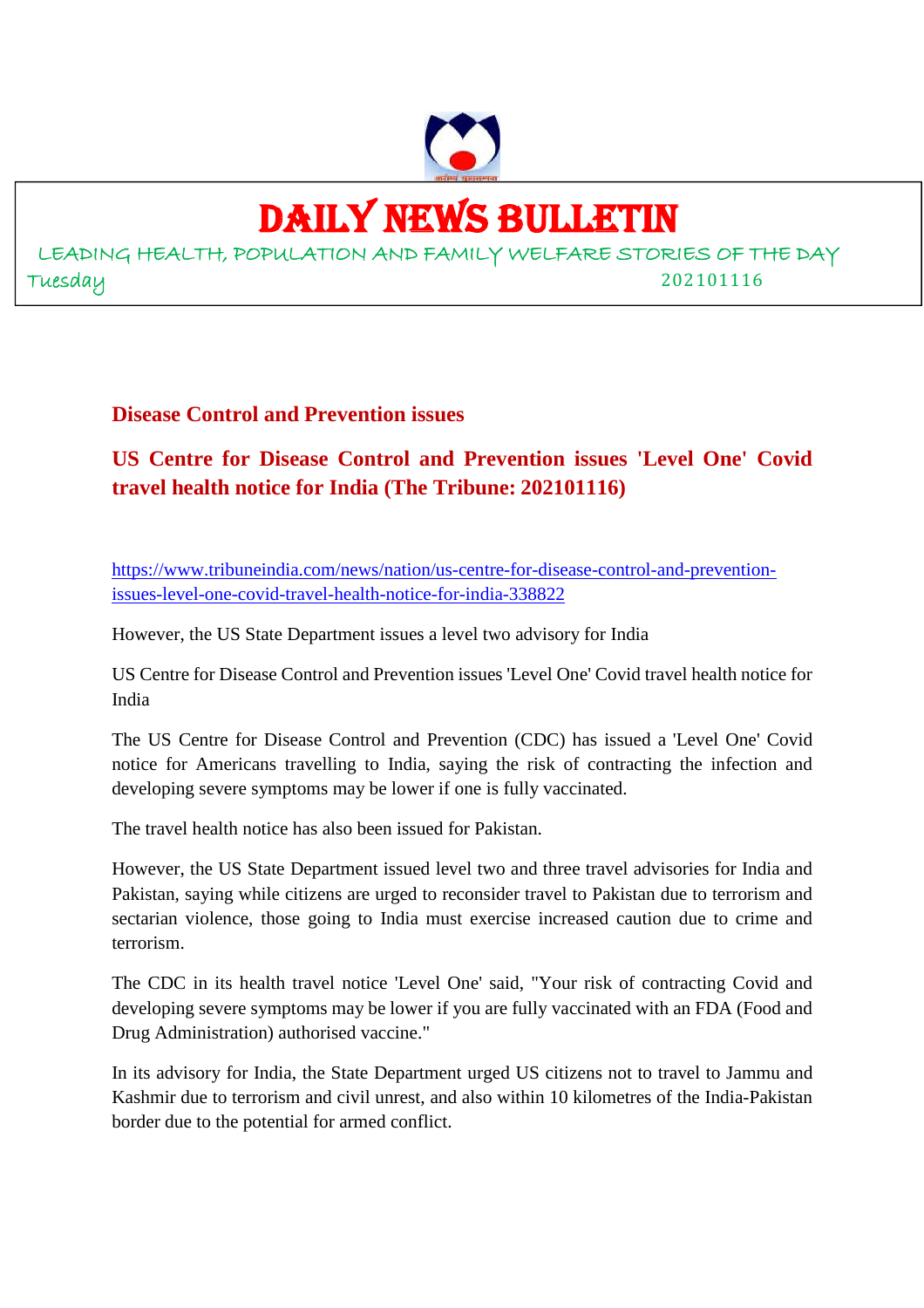"Indian authorities report rape is one of the fastest growing crimes in India. Violent crimes, such as sexual assault, have occurred at tourist sites and in other locations," it said.

The department in its advisory for Pakistan urged US citizens not to travel to Balochistan province and Khyber Pakhtunkhwa (KPK) province, including the former Federally Administered Tribal Areas (FATA), due to terrorism and kidnapping, and also in the immediate vicinity of the Line of Control due to terrorism and the potential for armed conflict.

"Terrorist groups continue plotting attacks in Pakistan. A local history of terrorism and ongoing ideological aspirations of violence by extremist elements have led to indiscriminate attacks on civilian as well as local military and police targets," it said.

"Terrorists may attack with little or no warning, targeting transportation hubs, markets, shopping malls, military installations, airports, universities, tourist locations, schools, hospitals, places of worship and government facilities," it said.

Terrorists have targeted US diplomats and diplomatic facilities in the past, the advisory on Pakistan said. PTI

#### **Pollution**

# **Delhi's air quality remains in 'very poor' category for third consecutive day (The Tribune: 202101116)**

https://www.tribuneindia.com/news/nation/delhis-air-quality-remains-in-very-poor-categoryfor-third-consecutive-day-338832

The air quality index in neighbouring cities stood as follows -- Ghaziabad (349), Greater Noida  $(359)$ , Gurugram  $(363)$  and Noida  $(382)$  -- in the morning

Delhi's air quality remained in the 'very poor' category for the third consecutive day on Tuesday, with the air quality index being recorded at 396.

The air quality index in neighbouring cities stood as follows -- Ghaziabad (349), Greater Noida (359), Gurugram (363) and Noida (382) -- in the morning.

In Delhi, the AQI was recorded in the 'very poor' category at most of the stations; at a few places like Dwarka Sector-8 and Patparganj, Alipur, Shadipur, DTU and Panjabi Bagh, it had crossed the 400-mark, going into the 'severe' category, according to data shown in Sameer app.

The average AQI of Delhi stood at 396, data from CPCB showed.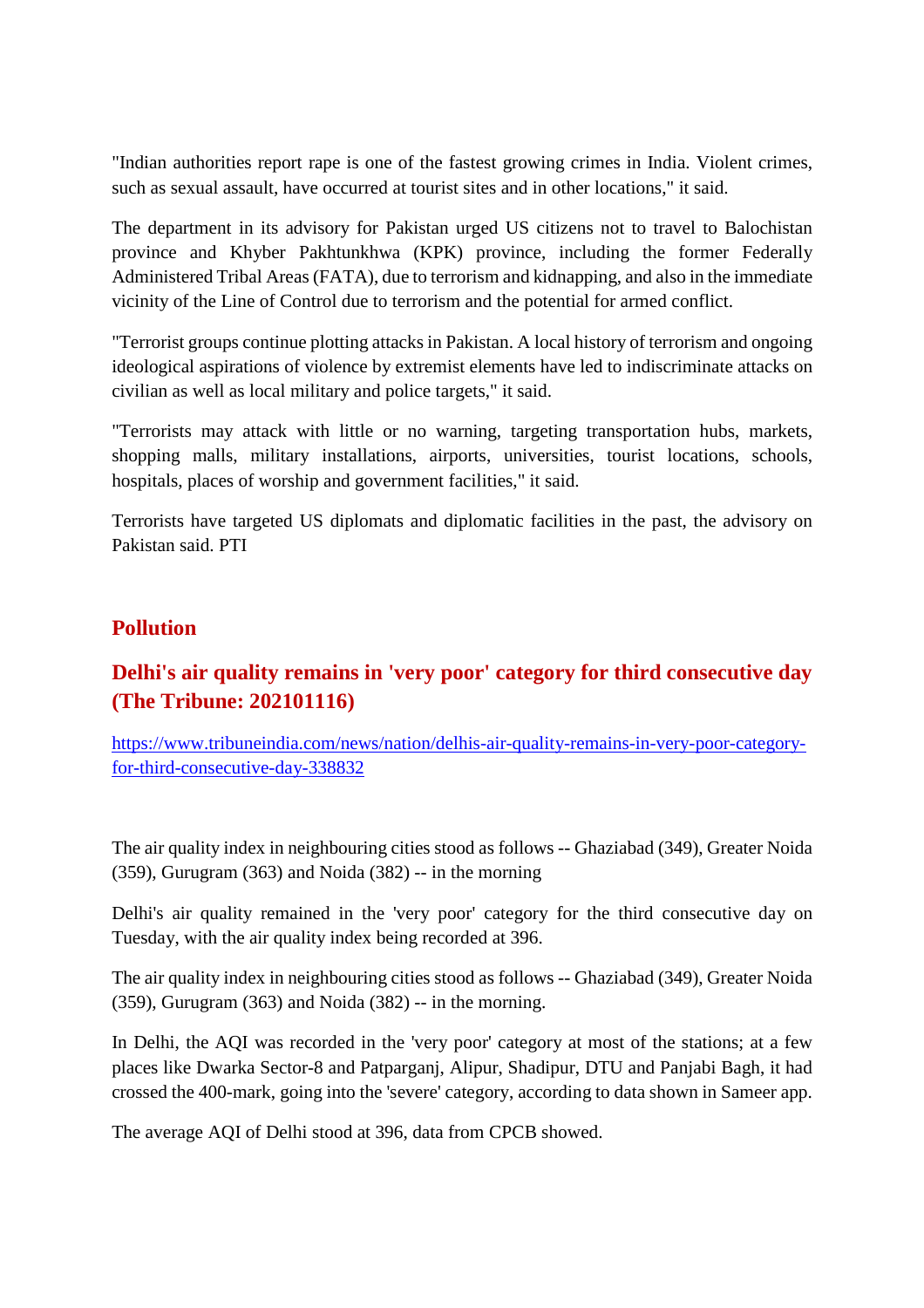A visible improvement in Delhi's air quality was recorded on Sunday although it was in the 'very poor' category.

The national capital had recorded a 24-hour average AQI of 330 on Sunday as against 473 the previous day as emissions from farm fires in Haryana and Punjab had dropped significantly. PTI

# **Mental Health (The Asian Age: 202101116)**

http://onlineepaper.asianage.com/articledetailpage.aspx?id=15966922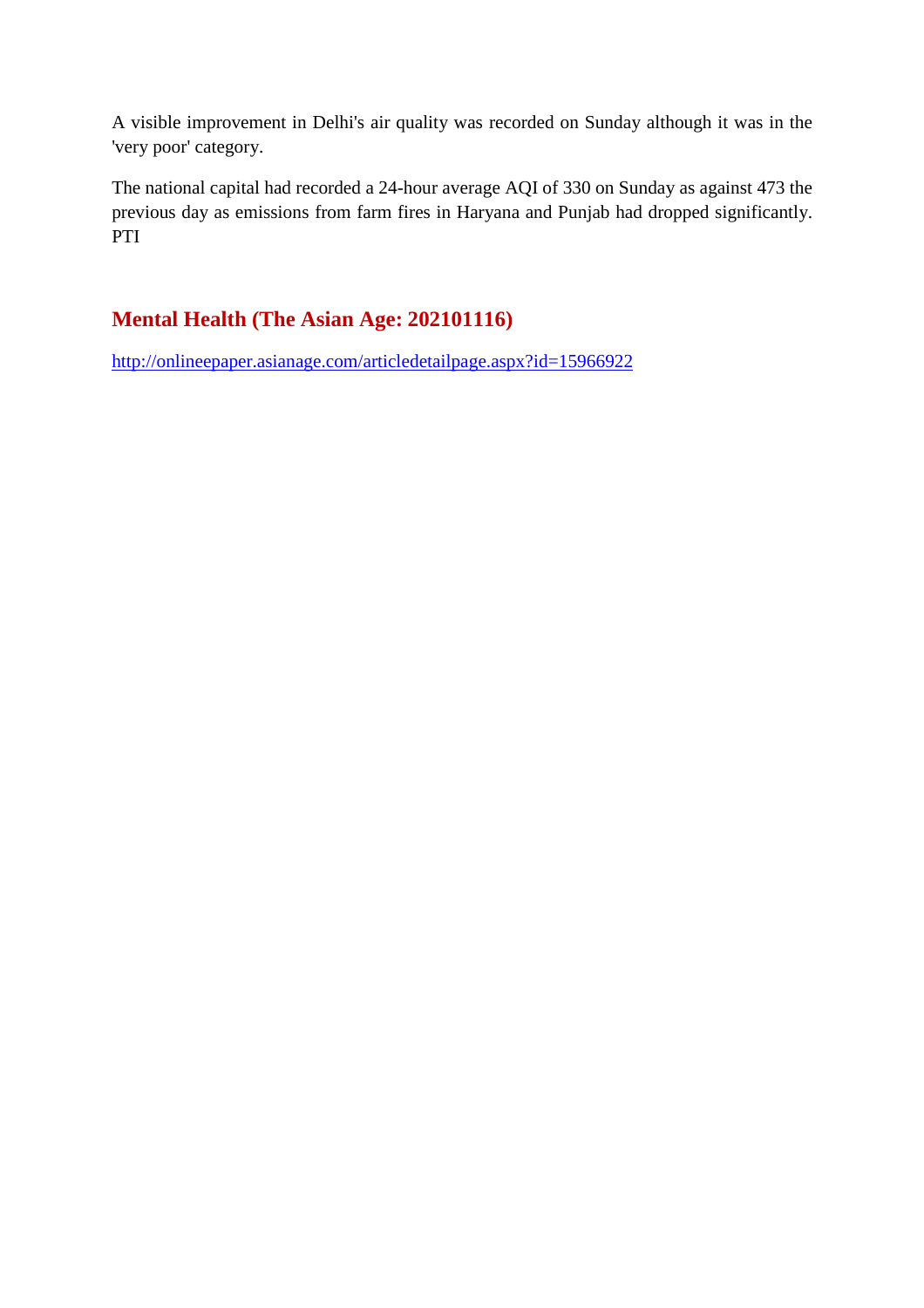#### **AWARENESS FOR MEN'S HEALTH ISSUES**

# It's Movember

#### **NIVI SHRIVASTAVA**

**NIVI SHRIVASTAVA**<br>
Internationally, the men's head to men's the dedicated to men's underliends and well-being. It is pop-<br>
submarked as "Movember" or "No Shawe Nowember" or "No Shawe November" or "No sissues like prostate health

awareness around mate mental<br>health.<br>Recently, Ayushmann<br>Richter Recently and a compared a campaign to prevent bullying in<br>Exchool and online violence that<br>harms mental health. Indian<br>striper Virat Kohil and Indian<br>cricket

#### **MEN AND MENTAL<br>HEALTH TALK**

**MEALTH TALK**<br> **NEALTH TALK**<br>
Singer Razik Mujawar feels the<br>
halt on external activities like<br>
halt on external activities like<br>
here the most men isolated. The<br>
news of death, taseases, job<br>
loss and everyday uncertainty

Men are talking about issues like prostate and testicular cancer, mental health and suicide prevention



When it comes<br>to mental to mental<br>the issues, men try<br>the method of<br>expansion. "Yee had a seption of the method of<br>episodes of mental<br>preakdown and in those times,<br>the transfer that is the proplem and how in the sign of<br>the proplem can and how i reason, and how I navigate through them

- GIRISH DUTT SHUKLA, AUTHOR<br>AND A DIGITAL MARKETER

posed to be strong-physically<br>powerful and emotionally<br>stoic. There are these unrealistic economic and social goals<br>set for men and when they fail

LAYERS IN RECENT INTERVIEWS

UT THE NEGATIV<br>BUBBLE LIFE ON SPOKE ABOUT THE NEGA<br>CT OF THE BUBBLE LIFE<br>AENTAL HEALTH OF THE<br>EDS IN BECENT INTERVIL

to fulfil them, they get men — are often left unnoticed depressed — because it is not as they are considered normal expected of them. Anger and dominant traits in men. They irritability — two of the most bottle up their e



For me, mental health<br>
is about two things —<br>
mental recharge and positivity in life. Beling an entrepre-<br>
try in life. Beling an entrepre-<br>
through plenty of ups and<br>
downs, I am eternally hope-<br>
ful, and that works for m

- Ashish Aggarwal,<br>founder, Va-Yu

exactly why men are four times<br>more likely to commit suicide<br>than women. But yes, times are<br>changing. It's good to see men<br>breaking barriers and speak-<br>ing for themselves."

#### A MONTH TO TALK ABOUT<br>WHAT MATTERS

**WHAT MATTERS**<br>The idea of dedicating an Theorem onto the modulity emeration means and modulity and the instant of the interval and such such such such such that is for men to open up about goes to the vast reach of socia

TURN TO PAGE 10

#### **Yoga and Physical Fitness (The Asian Age: 202101116)**

http://onlineepaper.asianage.com/articledetailpage.aspx?id=15966925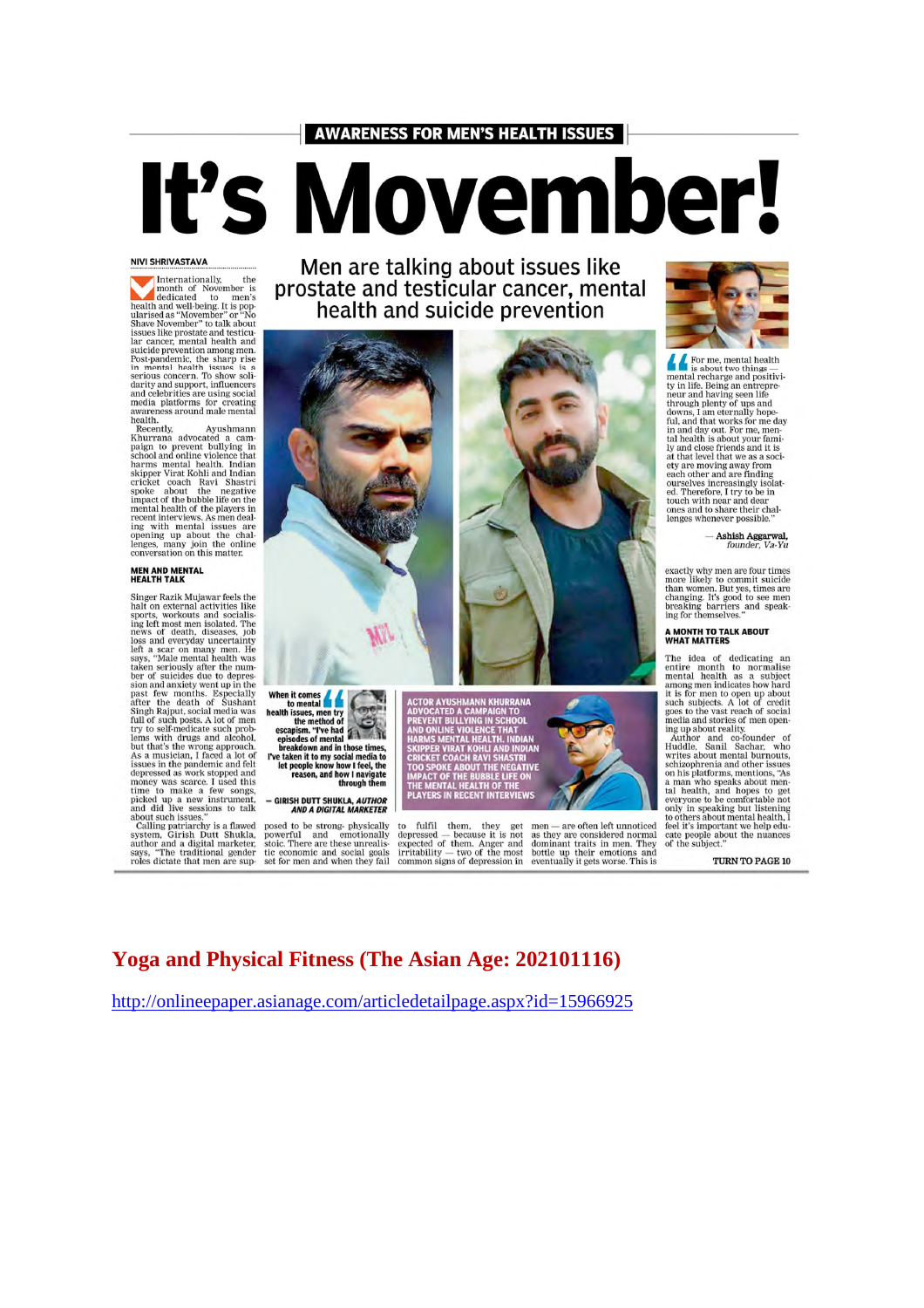# **HEALTH ALERT Shortness of breath?**

Lung exercise benefits COPD, asthma sufferers

#### **SABINE MEUTER, DPA**

People with asthma, cystic fibrosis, lung cancer and pulmonary disease are often wary of exercise, thinking it might only make things worse. But physical activity is exactly what you need provided you follow a few rules.

Exercise is good for your health this fundamental rule also applies<br>to people with chronic obstructive pulmonary disease (COPD), a group<br>of inflammatory lung conditions that worsen trouble in breathing if not treated. But many avoid exercise for fear of shortness of breath.<br>They shouldn't though, particularly because their breathing difficulties aren't due solely to their narrowed airways, but also due to poor physical fitness.

To keep from getting winded when performing everyday activities such as going shopping, they should do exercises that strengthen their heart, lungs and respiratory mus-<br>cles. "It's important that you first get individualized instruction

from professionals," says lung specialist Dr Heinrich Worth, chairman of the Pulmonary<br>Sports Working Group in Germany, an associ ation of people and institutions promoting exercise therapy and physical training for patients with respiratory

and lung disorders. The special training is aimed at improving the coordination of muscles, ligaments and joints. One of the things that patients practice is adapting their breathing to their<br>physical exertion. "You learn how<br>to breathe properly when you're



climbing stairs or carrying loads,<br>for instance," Worth says, adding that the training is also aimed at maintaining strength and mobility of your rib cage so that you

tioning,'

Foundation

Department

is on physical condi-

Dr Adrian Gillissen,

deputy chairman of

the German Lung

of

Internal Medicine and

remarks

and

the

of

can cough up phlegm<br>more easily. "The focus Lung exercise **benefits COPD** sufferers, people with bronchial asthma. pulmonary fibrosis, cystic fibrosis or lung cancer.

> Pulmonology at Ermstal<br>nic in Bad Urach, Clinic

> Germany. Lung exercise benefits not only COPD sufferers, but also people with bronchial asthma, pulmonary fibrosis, cystic fibrosis or lung cancer. Lung exercise groups typically

head

meet once a week.

"If they want and their condition allows it, patients can also do the

exercises at home," says Gillissen. Continuity is important. "It's not a matter of delivering one top peris matter of derivering one top per-<br>formance after another, but of<br>engaging in regular physical activi-

ty," Worth says.<br>When you're in a group, rather<br>we call the motithan at home by yourself, the motivation is often greater and the instructor can step in if problems arise. Asthma or COPD patients who do the exercises alone should always have a "rescue" inhaler at hand to expand their airways if needed. It can also be helpful to carry an up-to-date medical report with you, or atleast a list of your medications, so that a casualty doctor can get a quick idea of your<br>medical history in the event of an emergency.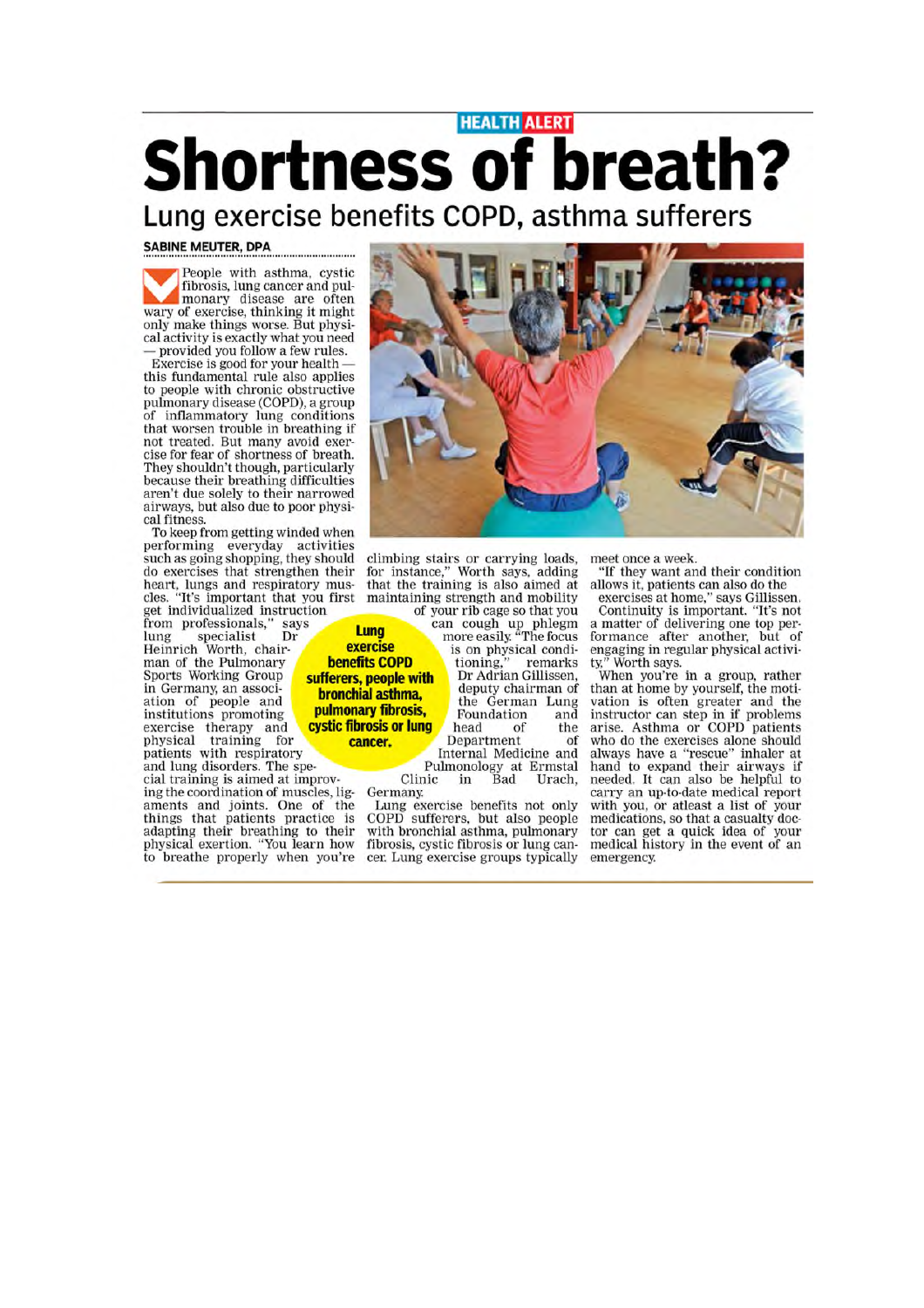#### **Diabetics,**

# **What kind of complications are seen in diabetics, and how to avoid them (The Indian Express: 202101116)**

https://indianexpress.com/article/lifestyle/health/complications-diabetic-patients-healthdiabetes-types-7623599/

Complications include infection in blood vessels and nerves. Symptoms of hyperglycemia are increased urination, weakness, weight loss, increased appetite, recurrent infections and heart attacks, strokes or kidney failure

diabetes, diabetes patients, diabetes health complications, diabetes treatment, diabetes and lifestyle changes, types of diabetes, diabetics, indian express news

Type 2 diabetes is a more common type, characterised by primarily ineffective insulin action (insulin resistance) with a variable defect in insulin secretion. (Photo: Getty/Thinkstock)

A chronic health disease, diabetes is characterised by increased blood sugar along with other metabolic disorders. Dr Rajeev Gupta, internal medicine, CK Birla Hospital, Delhi explains that when the pancreas is unable to produce enough insulin, or insulin action on cells becomes ineffective, hyperglycemia with its complications are seen in a patient.

"These complications include infection in blood vessels and nerves. Symptoms of hyperglycemia are increased urination, weakness, weight loss, increased appetite, recurrent infections and other complications of diabetes like heart attacks, strokes or kidney failure," he says.

According to the doctor, diabetes mellitus is divided into 3 types:

Type 1: Wherein the primary defect is the failure of the pancreas to produce insulin, so regular mellitus treatment is mandatory to sustain life and prevent complications. It generally affects children and young adults, but can occur at any age. Damage to cells or pancreas can be genetic or acquired by viral levels or autoimmune reactions of the body.

"Type 1 diabetes demands the adoption of strict lifestyle changes and dietary habits to keep this condition under control. Unlike other conditions, an individual's participation and medical and social support are of paramount importance," Dr Gupta adds.

Patients with type 1 diabetes need to: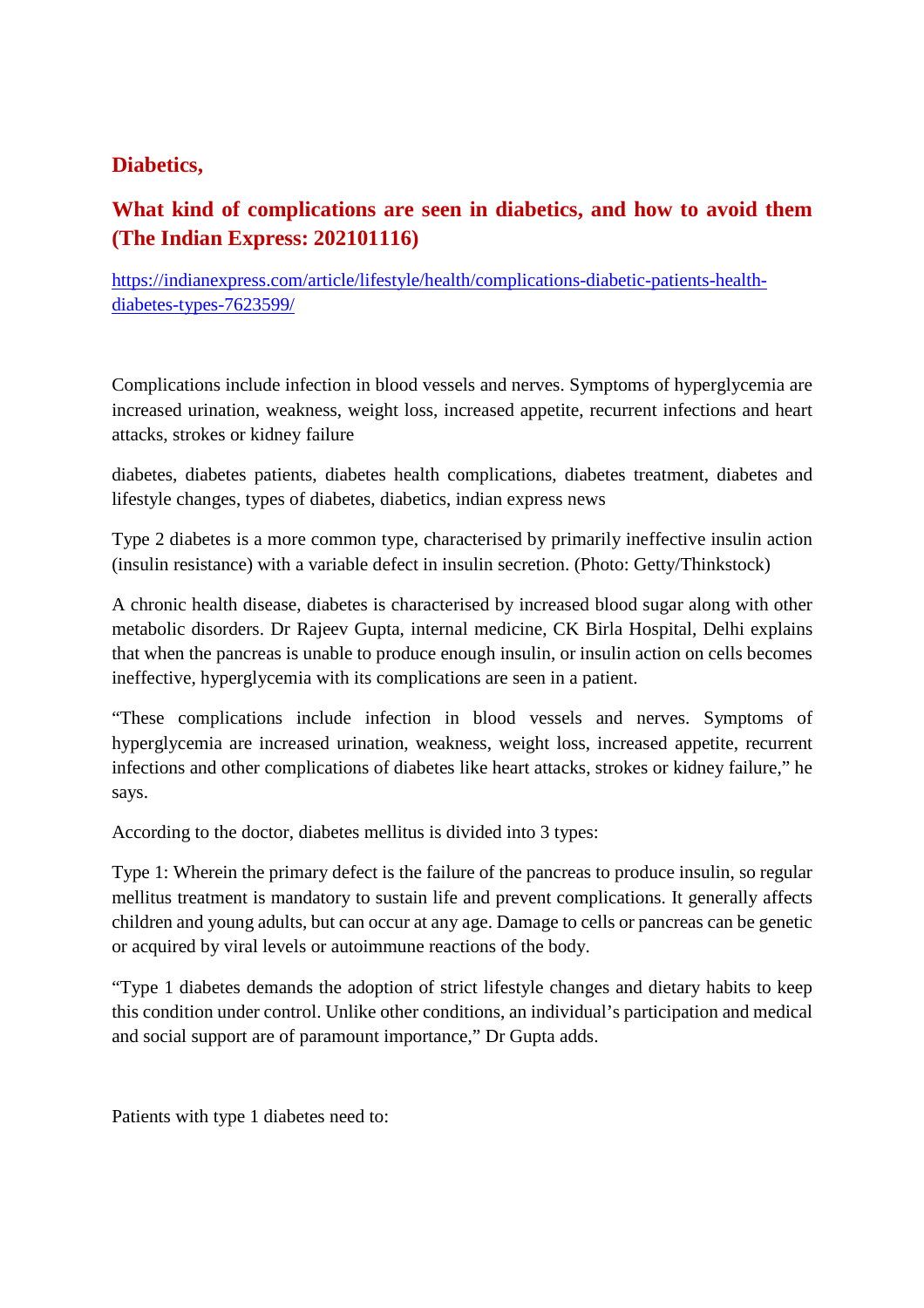– Monitor and control blood sugar, cholesterol and BP consistently.

- Manage blood sugar with insulin shots as advised by a doctor.
- Rest and relaxation to reduce stress.
- Stay active with exercises.
- Make healthy food choices.

– Manage stress to postpone or avoid diabetic complications. Consult your doctor to understand how to recognise and manage complications like kidney disease, eye disease, and cardiovascular complications.

– Go for regular urine tests for albumin (ACR), fundus examination for retinopathy, and lipids assessment along with strict blood pressure control.

ALSO READ |Expert suggests ways to manage diabetes among the younger generation

Dr Gupta says type 2 diabetes is a more common type, characterised by primarily ineffective insulin action (insulin resistance) with a variable defect in insulin secretion. "Generally, these patients are adults who are obese or have a sedentary lifestyle. Dealing with the complications of diabetes requires effective management to reduce morbidity and mortality.

diabetes, diabetes patients, diabetes health complications, diabetes treatment, diabetes and lifestyle changes, types of diabetes, diabetics, indian express news

Patients with type-1 diabetes need to monitor and control blood sugar, cholesterol and BP consistently. (Photo: Pixabay)

"Patients must pay attention to blood sugar control, blood pressure, cholesterol, avoid smoking, reduce alcohol consumption, keep their weight under control and exercise regularly to reduce the risk of heart disease," he explains.

People with type 2 diabetes must recognise signs of impending stroke — like numbness or weakness of any limb, slurred speech, headaches, or dizziness. For early detection of kidney disease, a regular urine albumin test and kidney function test are needed.

This is the third type, majorly diagnosed in pregnant women who are not diabetic before pregnancy. Generally, a glucose tolerance test at the 27th week of gestation is routinely done to detect this condition.

"Once diagnosed, the pregnancy needs to be closely monitored as there is increased risk to the fetus as well. Pregnant women with gestational diabetes should exercise regularly, ensure proper diet and insulin dosage as recommended by the doctor. After delivery, gestational diabetes normally resolves. Obese mothers need to be followed-up for any future development of diabetes," the doctor concludes.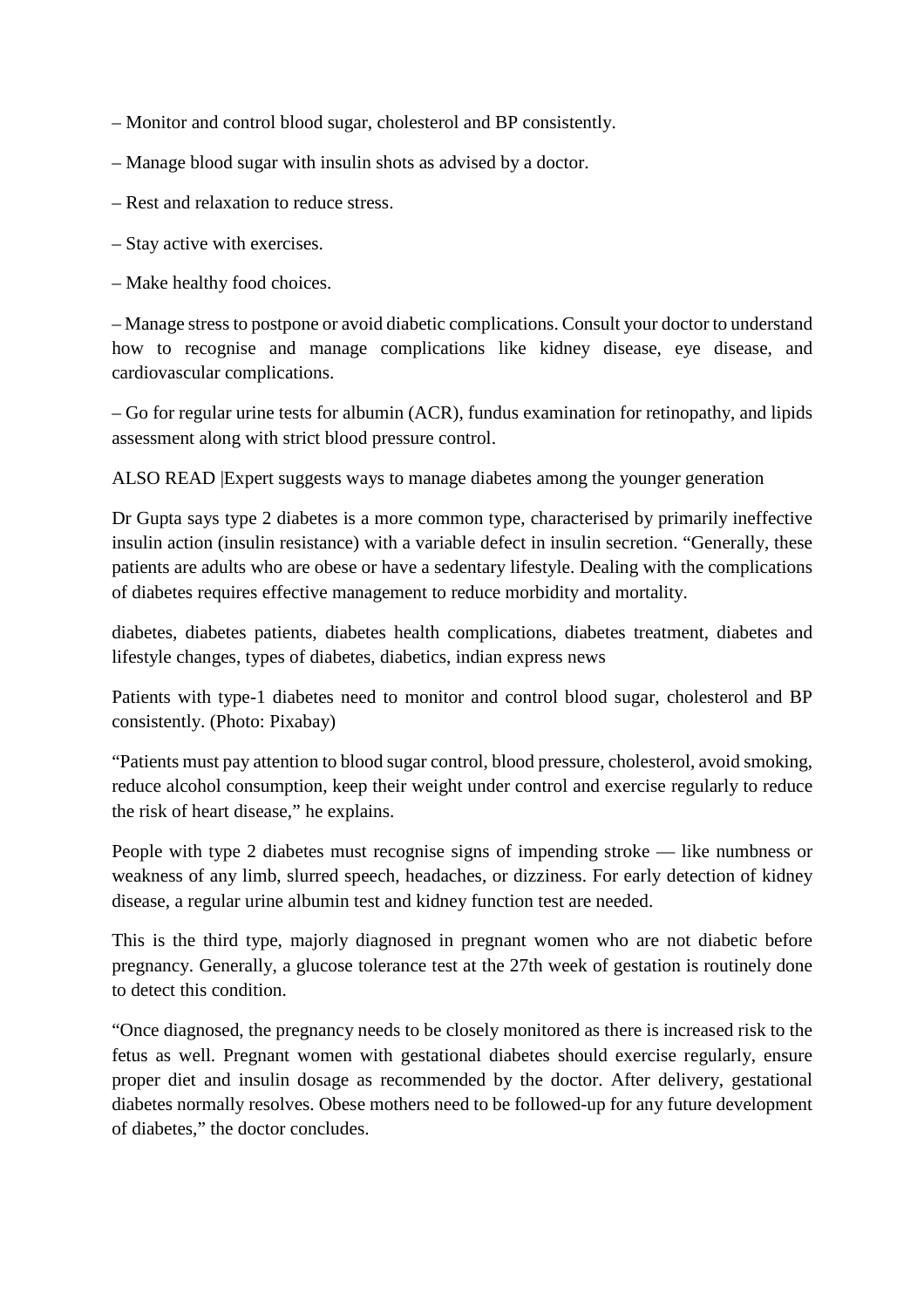#### **Food and Nutrition**

# **Nutritionist explains why 'mishti doi' is the healthier alternative to sweets(The Indian Express: 202101116)**

https://indianexpress.com/article/lifestyle/food-wine/nutritionist-explains-mishti-doihealthier-alternative-sweets-healthy-eating-7623418/

Mishti doi is a staple in Bengali households, and also works as a dessert option in festivities. Such is its taste that it has become popular throughout the country.

mishti doi, what is mishti doi, how to prepare mishti doi, health benefits of mishti doi, is mishti doi healthy, indian express news

Mishti doi/yogurt is a fermented sweet doi originating from the Bengal region of India. (Photo: Getty/Thinkstock)

Those who have a sweet tooth know how difficult it is to stay away from their favourite sweets and desserts. Experts warn that while occasional eating is all right, one should not consume a lot of sweet food, especially in one sitting. That is because it can lead to overeating and a sudden spike in the blood sugar level which, if repeated, can lead to many lifestyle disorders including diabetes.

So, what does one do when experiencing a craving? Well, for starters, if they are just not allowed to eat sweets, they can check with their doctor on ways in which they can work through a craving. For others, there are many healthier options and alternatives to ready-made sweets and desserts.

One such healthy alternative is 'mishti doi'. The sweetened curd gets its brownish tinge from the jaggery present in it. Many households in India have replaced processed sugar with jaggery, which serves the same purpose — of giving a sweet kick to food and beverages — but with a healthier outcome.

Mishti doi is a staple in Bengali households, and also works as a dessert option in festivities. Such is its taste that it has become popular throughout the country.

Nutritionist Nmami Agarwal, therefore, writes on the health benefits of this delectable dessert, saying that it is a "great probiotic, good for your gut and [an] amazing sweet alternative".

Sharing a mouthwatering photo of the doi (dahi), Agarwal writes in the caption: "Mishti doi is a fermented sweet dahi and is a very popular dessert throughout the country… Mishti doi is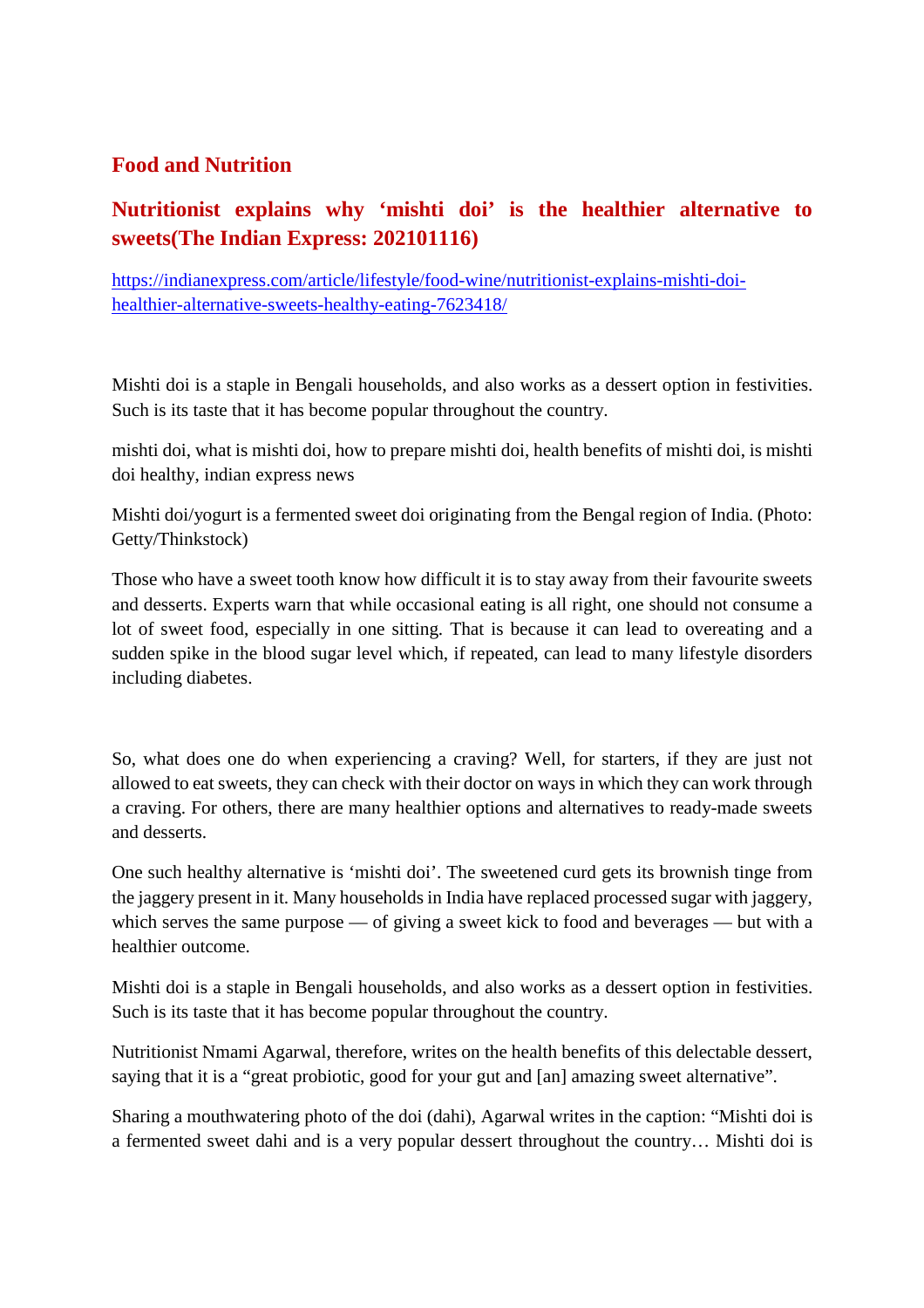prepared by boiling milk until it is slightly thickened, sweetening it with gur (jaggery) and allowing the milk to ferment overnight."

There are many ways to prepare the dish at home; if you suddenly have a craving, check out these steps to a simple recipe.

### **COVID-19 outbreak**

# **Doctors warn of fresh COVID-19 outbreak if people opt not to get vaccinated (The Hindu: 202101116)**

https://www.thehindu.com/news/national/doctors-warn-of-fresh-covid-19-outbreak-if-peopleopt-not-to-get-vaccinated/article37351245.ece

Doctors add that people who are unvaccinated have higher chances of getting moderate to severe COVID-19 and undergo hospitalisation. | Photo Credit: Velankanni Raj B.

Coordinated pan-India campaign can reduce impact of pandemic, they say

The growing COVID-19 vaccination coverage in India is not enough, warn doctors, who say the cost of people opting not to get vaccinated has the potential to cause a new outbreak.

"If people decide not to get vaccinated due to hesitancy and doubts, or even if the vaccination is delayed due to logistical reasons, the potential for new outbreaks of COVID-19 remains very high. New variants of SARS-CoV-2 are sprouting, which might be more transmissible and resistant to vaccines," said Mubasheer Ali, senior, internal medicine, Apollo Telehealth.

Stating that vaccination in India was still a matter of choice, he noted that a coordinated pan-India campaign could reduce the impact of the pandemic.

Experts highlight polio eradication to deal with vaccine hesitancy

"It's a technically feasible thing, but because of the scale of population to be vaccinated, geography and terrain and the enormous time being consumed for the process, it can be hampered," he noted.

Dr. Ali added that promoting the uptake of vaccines will require understanding whether people are willing to be vaccinated and the reasons why they were willing or unwilling to do so.

"So, the need of the hour is to speed up the vaccination process and drives, spread awareness about disease and its effects and making sure there is no vaccine hesitancy by rightly educating the people. The world shares a collective responsibility in fighting this pandemic; therefore, continued research on COVID-19 vaccine acceptance and hesitancy should be a priority," he observed.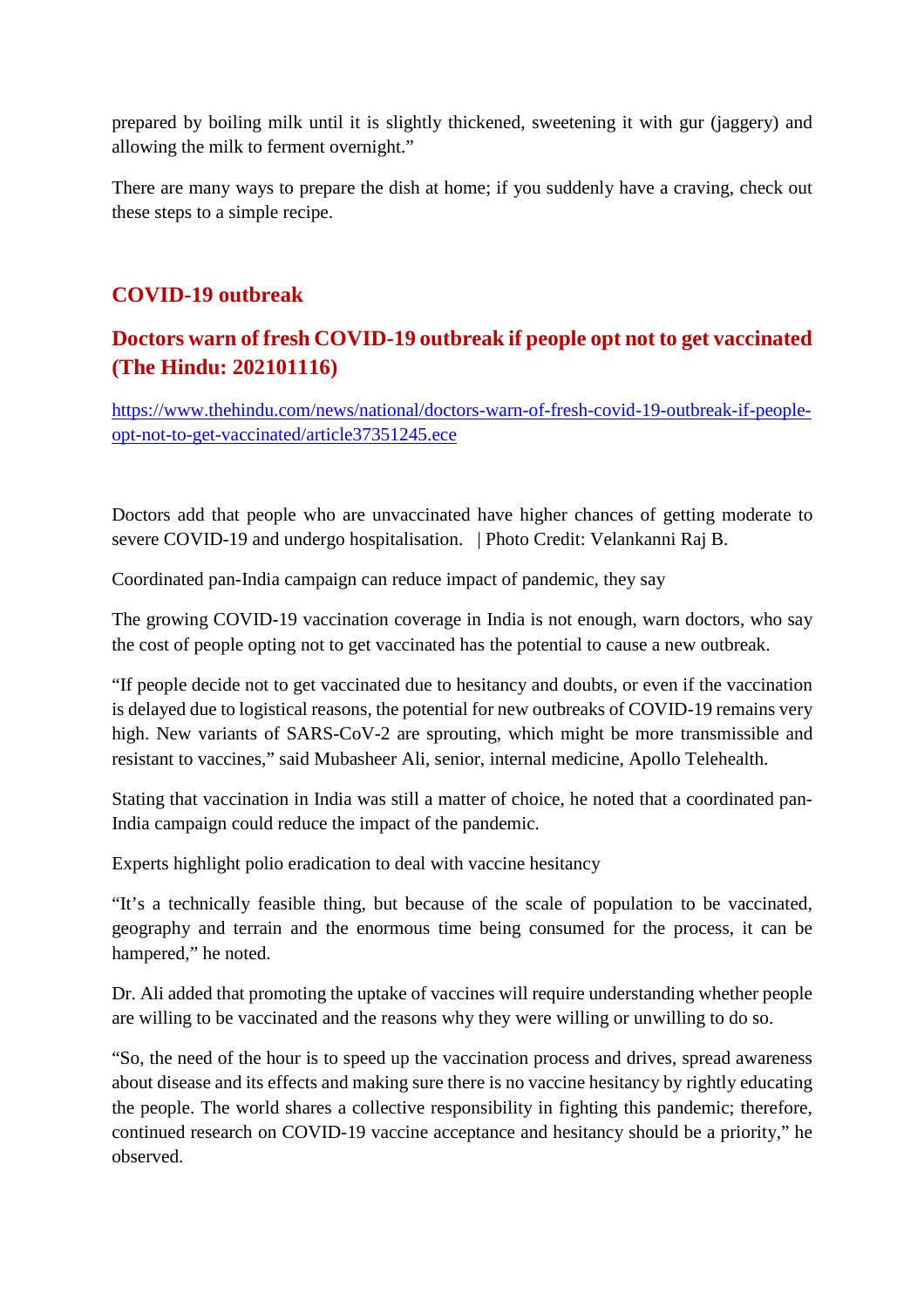Citing the example of Germany, doctors said the country was currently witnessing a "pandemic of the unvaccinated".

Sundari Shrikant, director, internal medicine, QRG Super Speciality Hospital, Faridabad, said there was currently a broad agreement within the global scientific community that the most effective way to defeat the pandemic was through mass vaccination of populations around the world.

"Opting not to get vaccinated puts the person, his family and the community at large at risk of infection and the spread of the disease. Vaccination not only prevents infection but, if infected, the person develops mild infection. It also prevents community spread. Besides, it is important to emphasise the continued practice of COVID-19-appropriate behaviour for personal safety and prevention of community transmission," said Dr. Shrikant.

Doctors add that people who are unvaccinated have higher chances of getting moderate to severe COVID-19 and undergo hospitalisation.

"Natural immunity on an average stays for three months, post vaccination, it stays much longer in the body and as such can be protective for a longer period, slowing down the transmission of the virus," said Ankita Baidya, consultant, infectious diseases, HCMCT Manipal Hospitals.

Meanwhile, a Health Ministry release issued on Saturday said that more than 116.54 crore (1,16,54,44,605) vaccine doses had been provided to States/Union Territories so far through the Central Government's (free of cost channel) and through direct State procurement category.

More than 15.69 crore (15.69.46,111) balance and unutilised vaccine doses were still available with the States/UTs to be administered, it added.

India has not backed down in the face of U.S. opposition, and is scheduled to receive the first S-400 deliveries in December. Two teams of IAF technicians have been trained on the system by the manufacturer Almaz Antey in Russia.Explained | Will India be sanctioned for S-400 purchase?

What will be the impact if the U.S. goes ahead with punitive measures? How will the Russian missile defence shield help India tackle threats from China and Pakistan?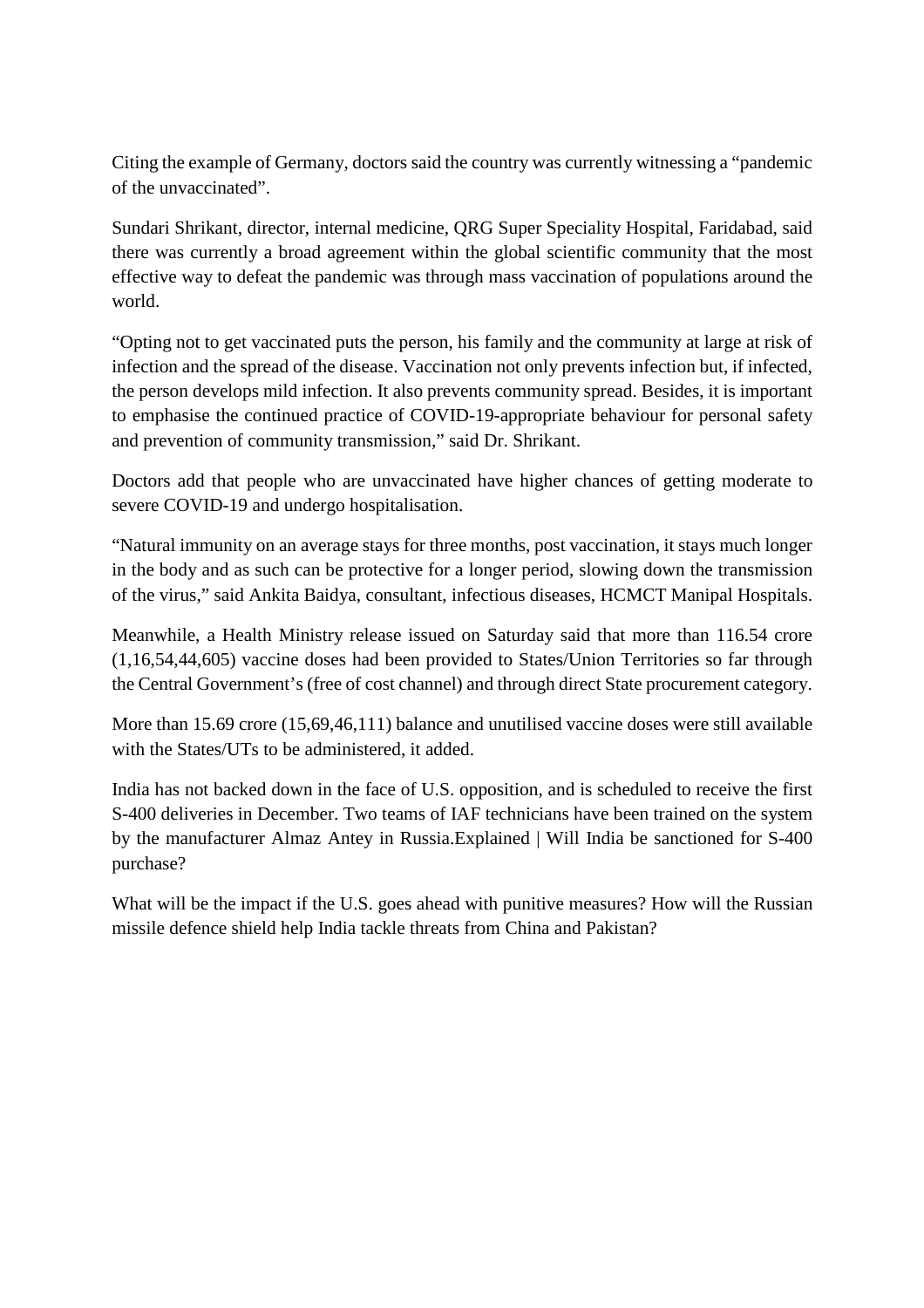#### **Malaria vaccines**

# **New knowledge about naturally acquired immunity may improve malaria vaccines (New Kerala: 202101116)**

Scientists all over the globe are working to understand malaria parasite infections to fight them.->-> View it--> https://www.newkerala.com/news/2021/162790.htm

#### **Gastrointestinal diseases**

## **Microbiome discovery may aid treatments for gastrointestinal diseases: Study (New Kerala: 202101116)**

Researchers probing the gut have for the first time discovered specific factors in its workings that in the future may help improve treatment for patien-> View it--> https://www.newkerala.com/news/2021/162760.htm

#### **Cell membrane tension**

# **Spread of cancer gets constrained by high cell membrane tension A recent research (New Kerala: 202101116)**

Collaboration has discovered that cancer invasion and migration can be suppressed in mice by manipulating the stiffness of the cell memb-> View it--> https://www.newkerala.com/news/2021/162706.htm

#### **Alzheimer's**

# **Decoded: How salt affects blood flow in brain, cause Alzheimer's (New Kerala: 202101116)**

US researchers have in a first-of-its-kind study explored the relationship between neuron activity and blood flow deep in the brain, as well as how the brain is affec-> View it--> https://www.newkerala.com/news/2021/162579.htm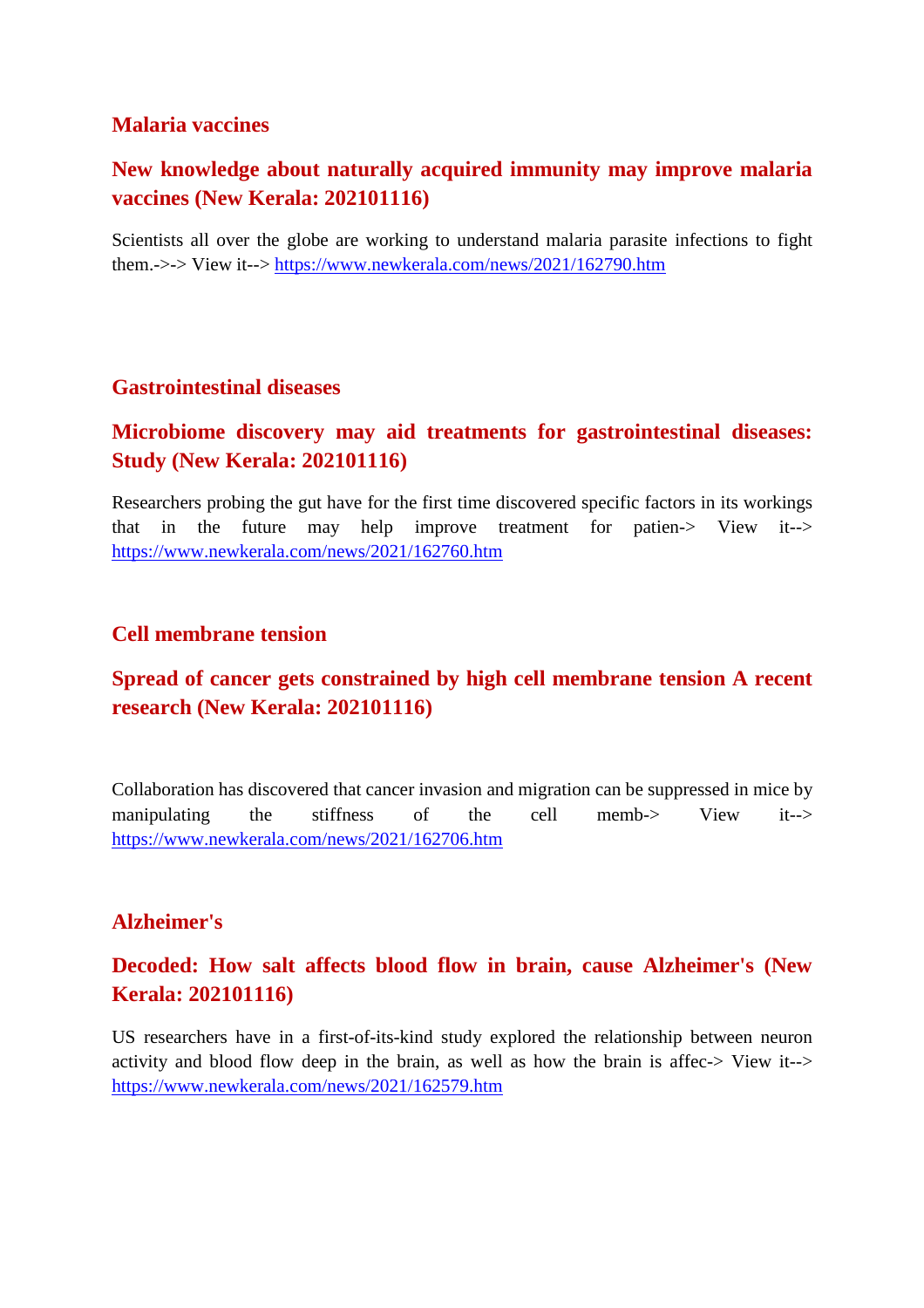## **Infection**

# **His anticoagulant can prevent Covid deaths, cut short infection time (New Kerala: 202101116)**

Clotting problems and resulting complications are common in Covid-19 patients. Austrian researchers have shown that heparin -- a member of the anticoagulant group o-> View it--> https://www.newkerala.com/news/2021/162554.htm

#### **World Diabetes Day**

#### **World Diabetes Day: Doctors emphasize on 'timely treatment and diagnosis' of diabetes (New Kerala: 202101116)**

New India is often called the diabetes capital of the world. World Diabetes Day, which is annually celebrated on November 14, is an occasion to  $\rightarrow$  View it- $\rightarrow$ https://www.newkerala.com/news/2021/162504.htm

#### **Air Pollution**

**जहरीली हवा सेजंग: आप सरकार का सुीम कोटमशपथप, एनसीआर भी लागूकरेतो ही कारगरिदली दूषण लॉकडाउन को तैयार (Hindustan: 202101116)**

#### **https://epaper.livehindustan.com/**

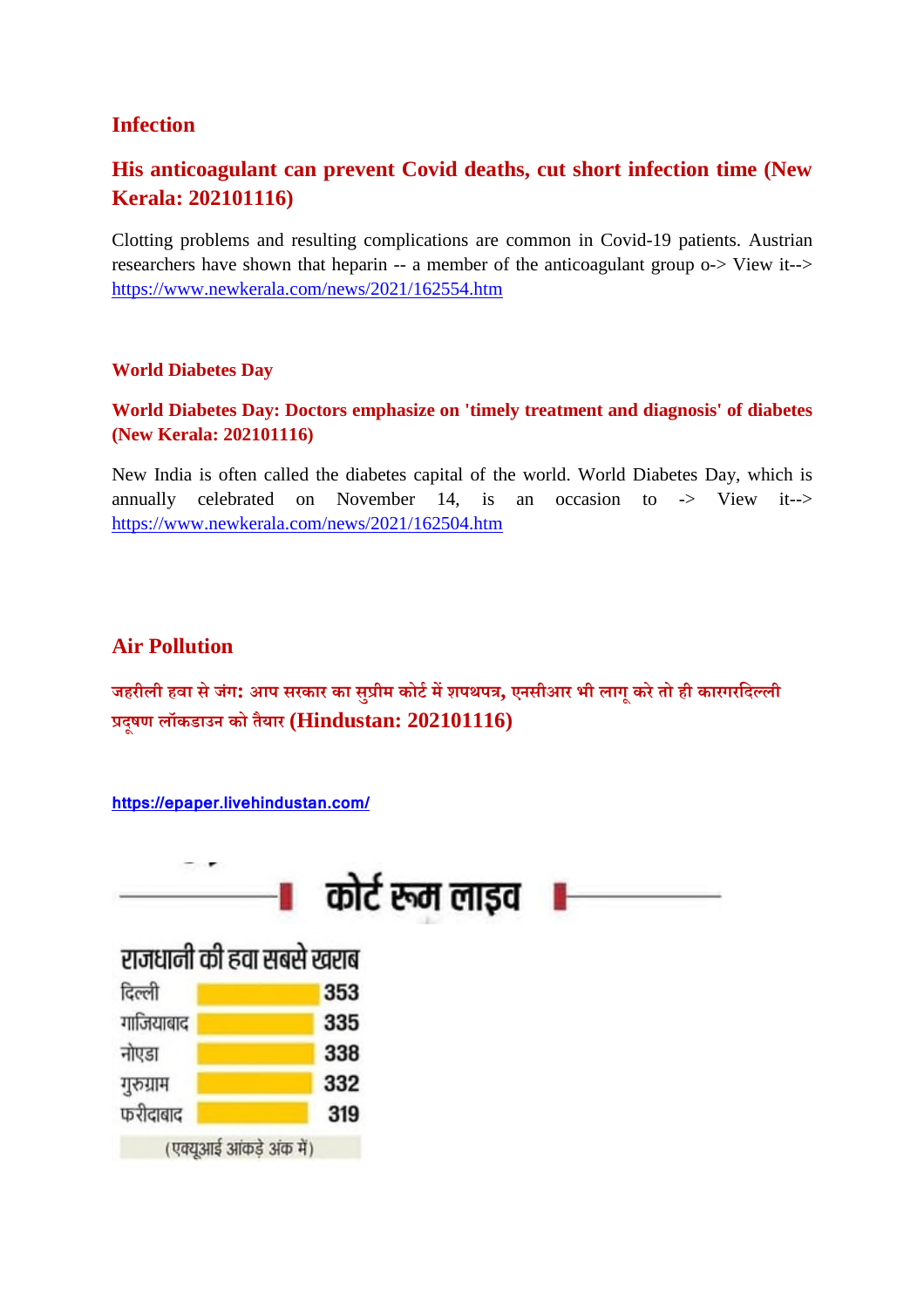

# **दलसरकार**

- सरकार ने सड़कों से धूल साफ करने के लिए 69 यांत्रिक मशीन लगाई हैं
- $\bullet$  इनके जरिये सड़कों का 85,000 किलोमीटर से अधिक लंबा क्षेत्र साफ किया
- सड़कों पर धूल कणों को दबाने के लिए 372 वाटर स्प्रिंकलर लगाए गए हैं

# **क सरकार**

 $\bullet$  पराली जलाना प्रदूषण का बड़ा कारण नहीं। मात्र 10 इसका योगदान, जबकि 75 प्रतिशत उद्योग, धूल और परिवहन है कारण

- राय आपात उपाय लागूकरनेके लए तैयार रहे
- लॉकडाउन, सम-विषम और दिल्ली में ट्रक के प्रवेश पर रोक लगाने की जरूरत

# **आबोहवा सु धारनेके लए 5 बड़ेकदम**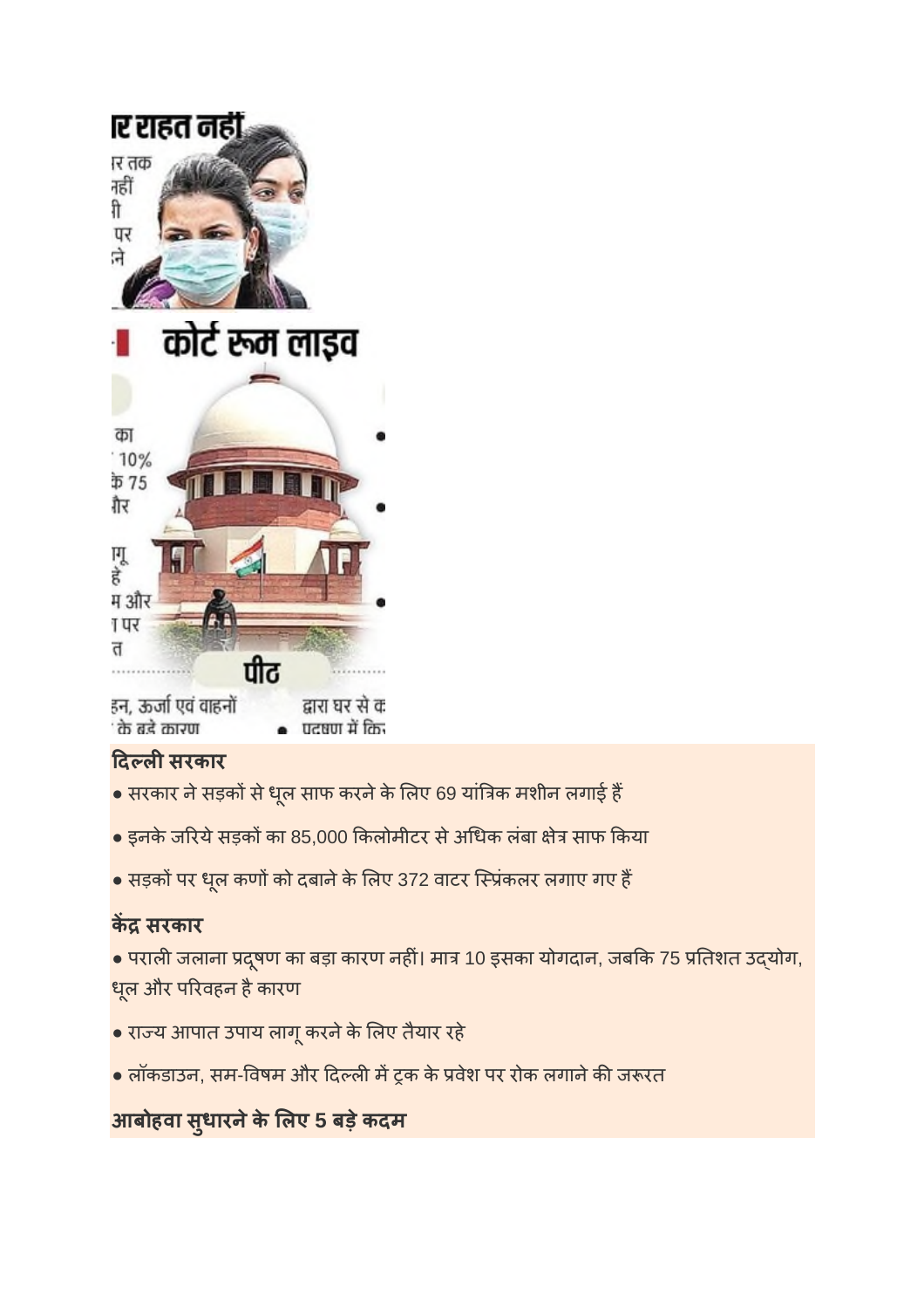1. दिल्ल्ी में सोमवार से हफ्तेभर के लिए स्कूल-दफ्तर बंद, घर पढ़ाई और काम करने के निर्देश दए सरकार ने, नमाण पर 17 नवंबर तक रोक

2. 11 नवंबर से एक माह तक खुले में कूड़ा जलाने से रोकने को 550 टीमें

3. डीजल जेनसेट बंद करने, पार्किंग फीस बढ़ाने, मेट्रो-बस के फेरे बढ़ाए

4. धूल रोली अभियान का दूसरा चरण 12 नवंबर से 12 दिसंबर तक

5. 400 टैंकर से पानी का छिड़काव, पराली गलाने का काम 20 तक पूरा होगा

दिल्ली-एनसीआर में वायु प्रदूषण पर सुनवाई से पूर्व आप सरकार ने सुप्रीम कोर्ट को बताया कि वह इसे रोकने के लिए पूर्ण लॉकडाडन लगाने के लिए तैयार है। लेकिन यह तभी कारगर होगा जब एनसीआर में भी यह लागू होता है।

**मंगलवार को आपात बैठक हो:** दिल्ली सरकार ने सोमवार को शपथपत्र में कहा, वायु गुणवत्ता प्रबंधन आयोग पूरे एनसीआर के लिए यह आदेश देता है तो हम तैयार हैं। इसके बाद सुनवाई के दौरान कोर्ट ने केंद्र को निर्देश दिया कि गैरजरूरी भवन निर्माण , औद्योगिक गतिविधि, परिवहन एवं बिजली संयंत्रों का संचालन रोकने और वर्क फ्राम होम लागू करने जैसे कदम उठाने के लिए मंगलवार को आपात बैठक बुलाए।

**इन्हें निर्देश:**मुख्य न्यायाधीश एनवी रमणा की पीठ ने यूपी, हरियाणा, पंजाब व दिल्ली के संबंधित सचिवों को अदालत की समिति के समक्ष प्रतिवेदन देने के लिए बैठक में भाग लेने का निर्देश दिया। पीठ ने कहा, प्रतिवादियों के शपथपत्र दाखिल करने और सुनवाई के बाद केंद्र देखे कि प्रदूषण को काबू करने के लिए क्या आदेश पारित किए जा सकते हैं। जहां तक पराली जलाए जाने की बात है, तो शपथपत्र कहते हैं कि दो महीनों को छोड़ दिया जाए, तो उसका योगदान बहुत ज्यादा नहीं है। कोर्ट ने पंजाब-हरियाणा सरकारों से कहा कि किसानों पर अभियोजन न चलाए, बल्कि उन्हें दो तीन सप्ताह तक पराली नहीं जलाने के लिए मनाएं। हम केंद्र, दिल्ली सरकार, एनसीआर राज्यों को निर्देश देते हैं कि वे कर्मियों के लिए घर से काम जैसे विकल्प की समीक्षा करें।

**वाहनकजांच 3125** मामले सामने आए पराली जलाने के **10%** तक रही पराली के धूएं की हिस्सेदारी **संभावना: हतेभर राहत नहं**

राजधानी के लोगों को सप्ताह भर तक प्रदूषण से खास राहत मिलती नहीं दिख रही है। किसी बड़ी मौसमी गतिविधि के अभाव में आमतौर पर प्रदूषण का स्तर ऐसे ही बने रहने का आसार हैं।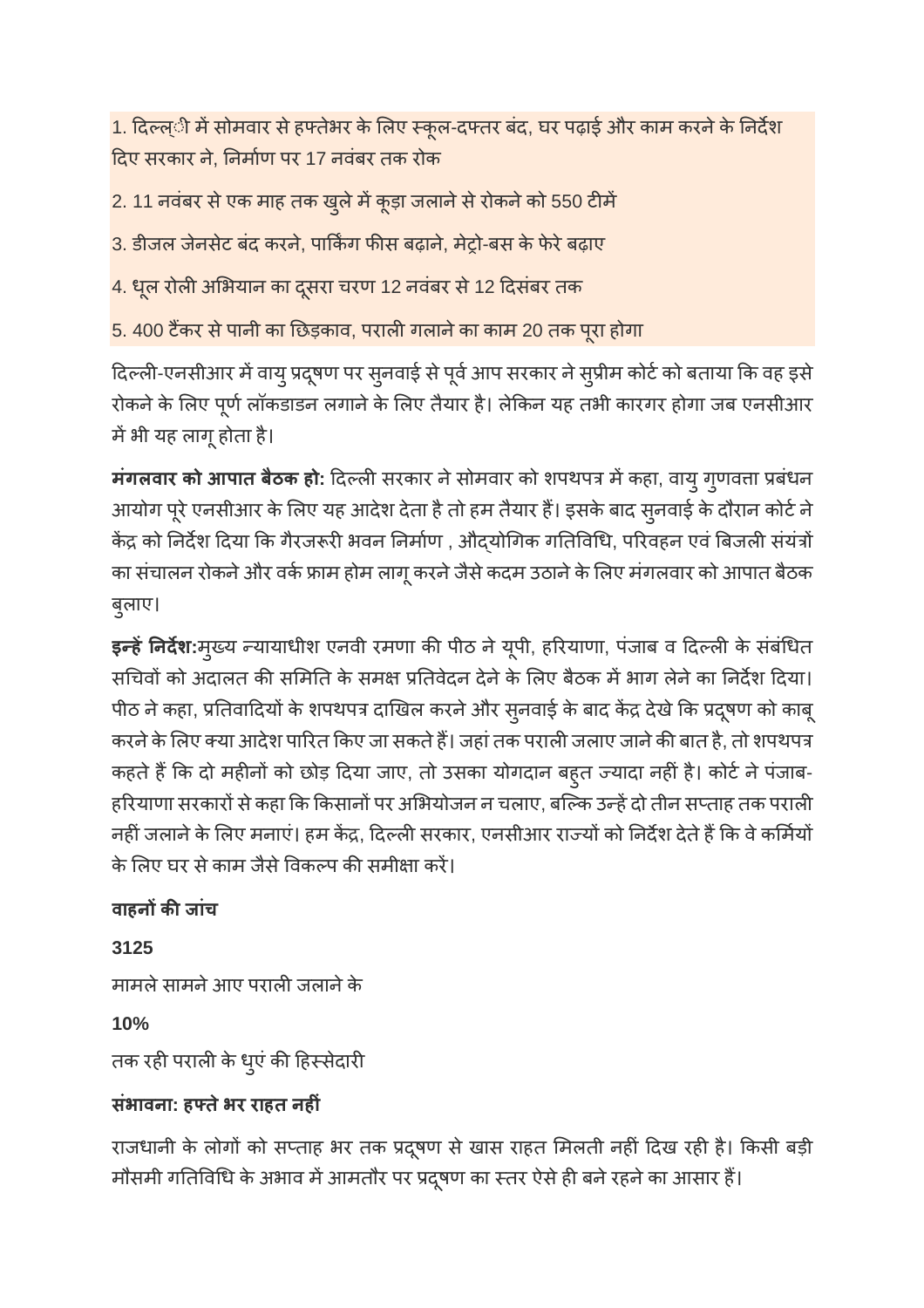**पीठ**

- निर्माण, उद्योग, परिवहन, ऊर्जा एवं वाहनों की आवाजाही प्रदूषण के बड़े कारण
- केंद्र अनावश्यक गतिविधि रोक, कर्मियों दवारा घर से काम करने जैसे कदम उठाए
- प्रदूषण में किसानों दवारा पराली जलाए जाने का योगदान मात्र चार प्रतिशत है

# **Dengue**

**िचंताजनक : िदली मपांच साल बाद डगूके रकॉड5277 मामले(Hindustan: 202101116)**

**https://epaper.livehindustan.com/**



# **एक हतेसेमौत नहं**

पिछले एक सप्ताह में डेंगू के करीब 2,570 नये मामले आए हैं, हालांकि इस दौरान बीमारी से किसी की मौत नहीं हुई है। अक्तूबर में डेंगू के 1,196 मामले आए जो पिछले चार साल में इस महीने में सबसे ज्यादा मामले हैं। नवंबर में 13 तारीख के बीच डेंगू के 3,740 मामले आए हैं।

# **नई दल| वरठ संवाददाता**

दिल्ली में डेंगू के मामलों ने पांच साल का रिकॉर्ड तोड़ दिया है। इस साल डेंगू के मरीजों का आंकड़ा पांच हजार के पार पहुंच गया है। बीते एक हफ्ते में ही 2569 डेंगू मरीज आए हैं। तीनों नगर निगमों की रिपोर्ट के अनुसार, इस साल कुल आंकड़ा 5277 तक पहुंच चुका है। राजधानी में इस वर्ष डेंगू से नौ मरीजों की मौत हो चुकी है।

**सबसे ज्यादा मौत:** दिल्ली में 2017 के बाद से किसी साल में डेंगू से यह सर्वाधिक मौत है। उस साल आधिकारिक रूप से डेंगू के 10 मरीजों की मौत हुई थी। नगर निकाय दवारा सोमवार को इस मच्छर जनित बीमारी पर जारी किए गए आंकड़े के मुताबिक, पिछले एक सप्ताह में 1170 से अधिक नए मामले सामने आये हैं।